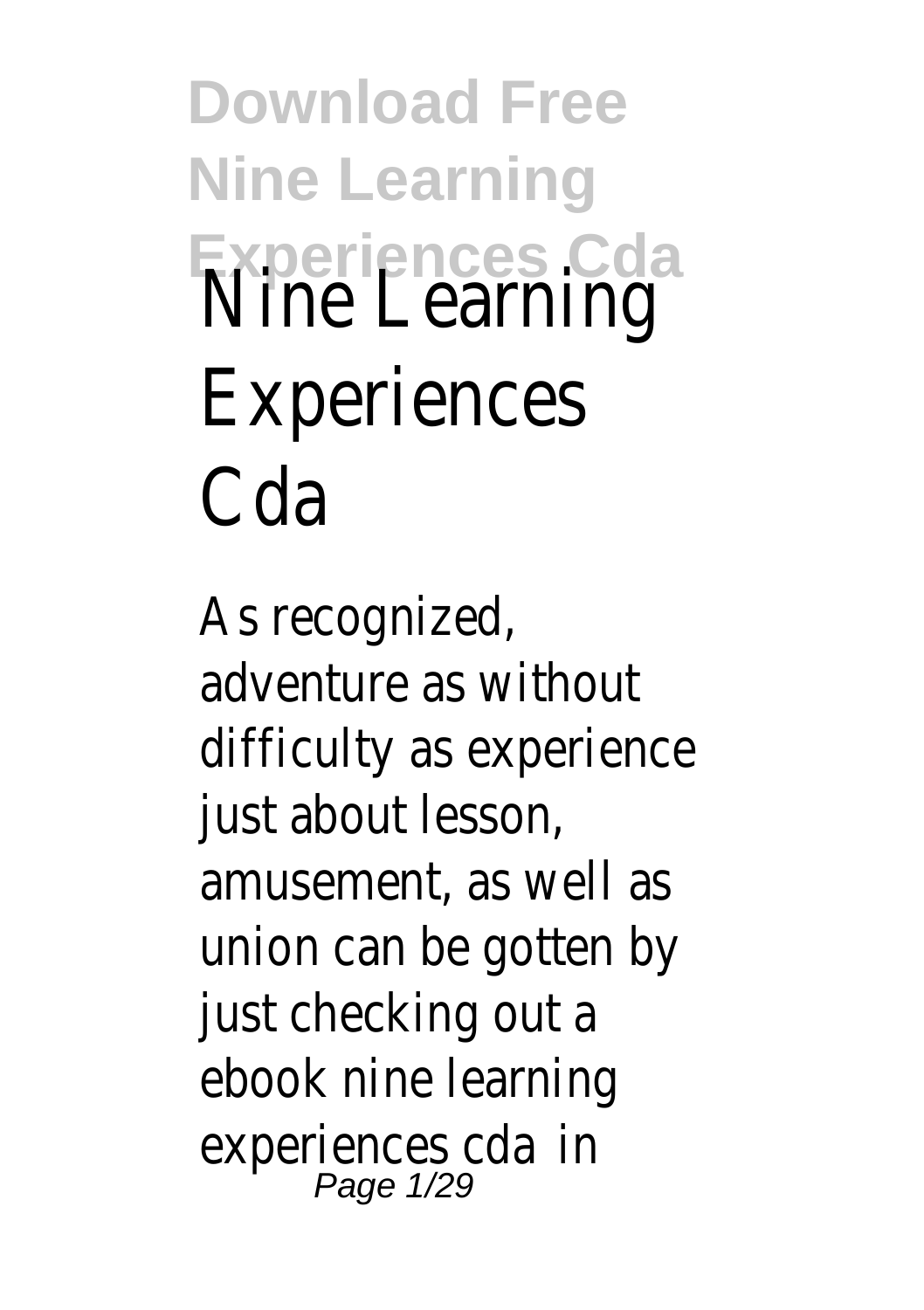**Download Free Nine Learning** Experiences Cda<sub>ot</sub> directly done, you could undertake even more all but this life, on the subject of the world.

We have the funds for you this proper as competently as simple pretension to acquire those all. We meet the expense of nine learning experiences cda and numerous Page 2/29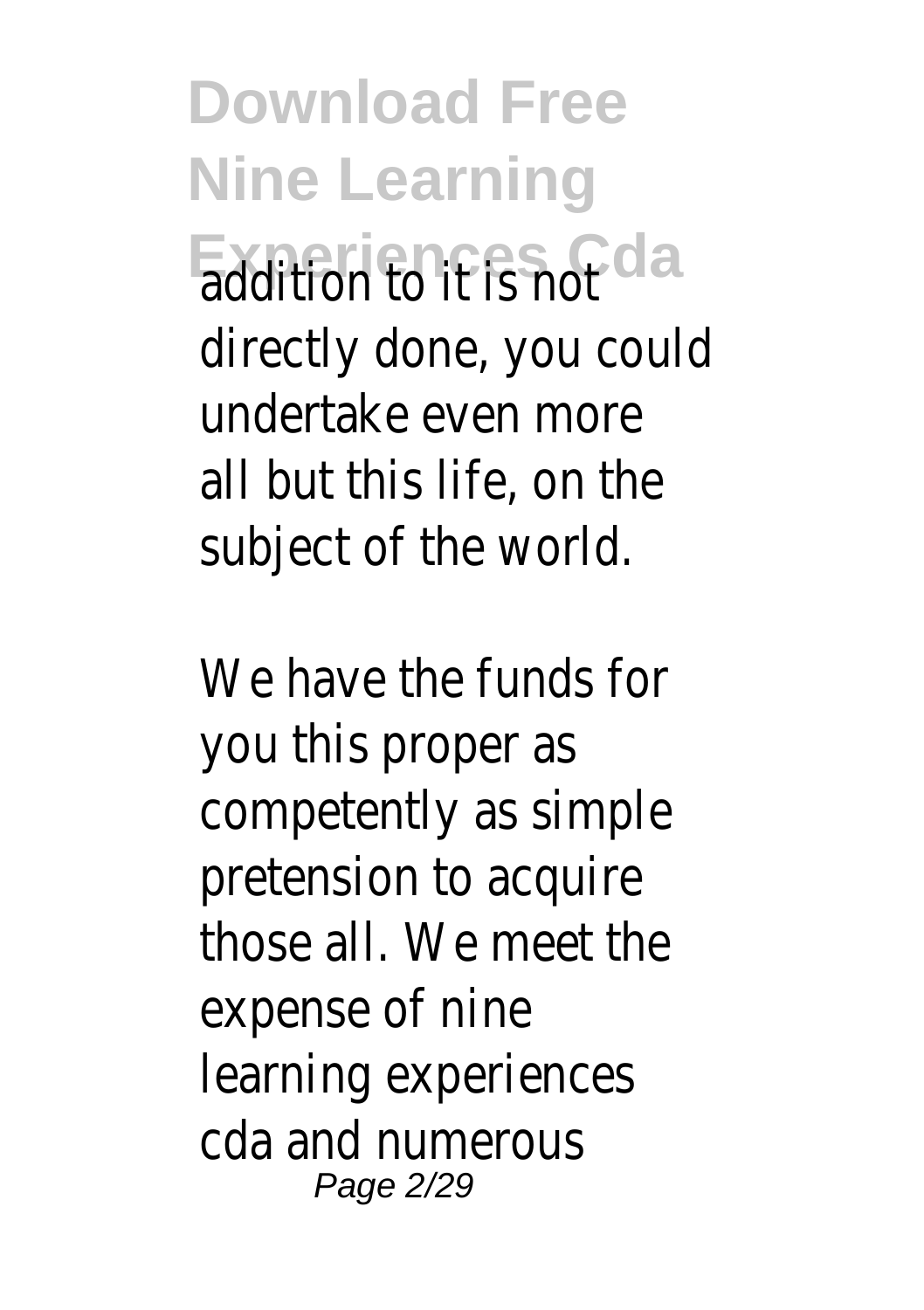**Download Free Nine Learning Experience**<br>From fictions to scientific research in any way. along with them is this nine learning experiences cda that can be your partner.

Create, print, and sell professional-quality photo books, magazines, trade books, and ebooks with Blurb! Page 3/29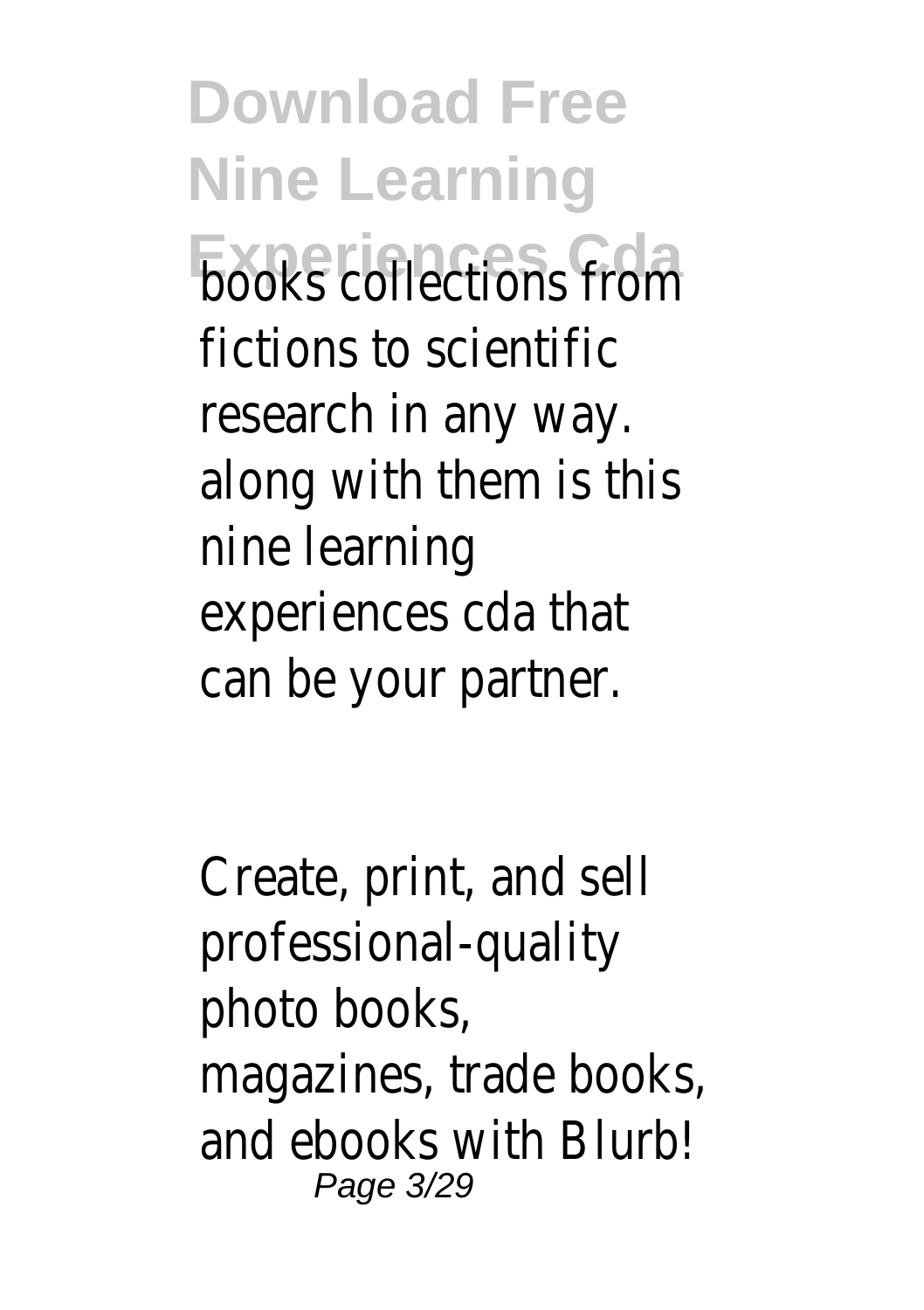**Download Free Nine Learning EXPERIENCES** CONTRA FREE tools or use Adobe InDesign or ...\$this\_title.

Nine Learning Experiences Cda Describe nine learning experiences for young infants, mobile infants and toodlers or ( 3 activities for 3 years olds, 3 for 4 years olds Page 4/29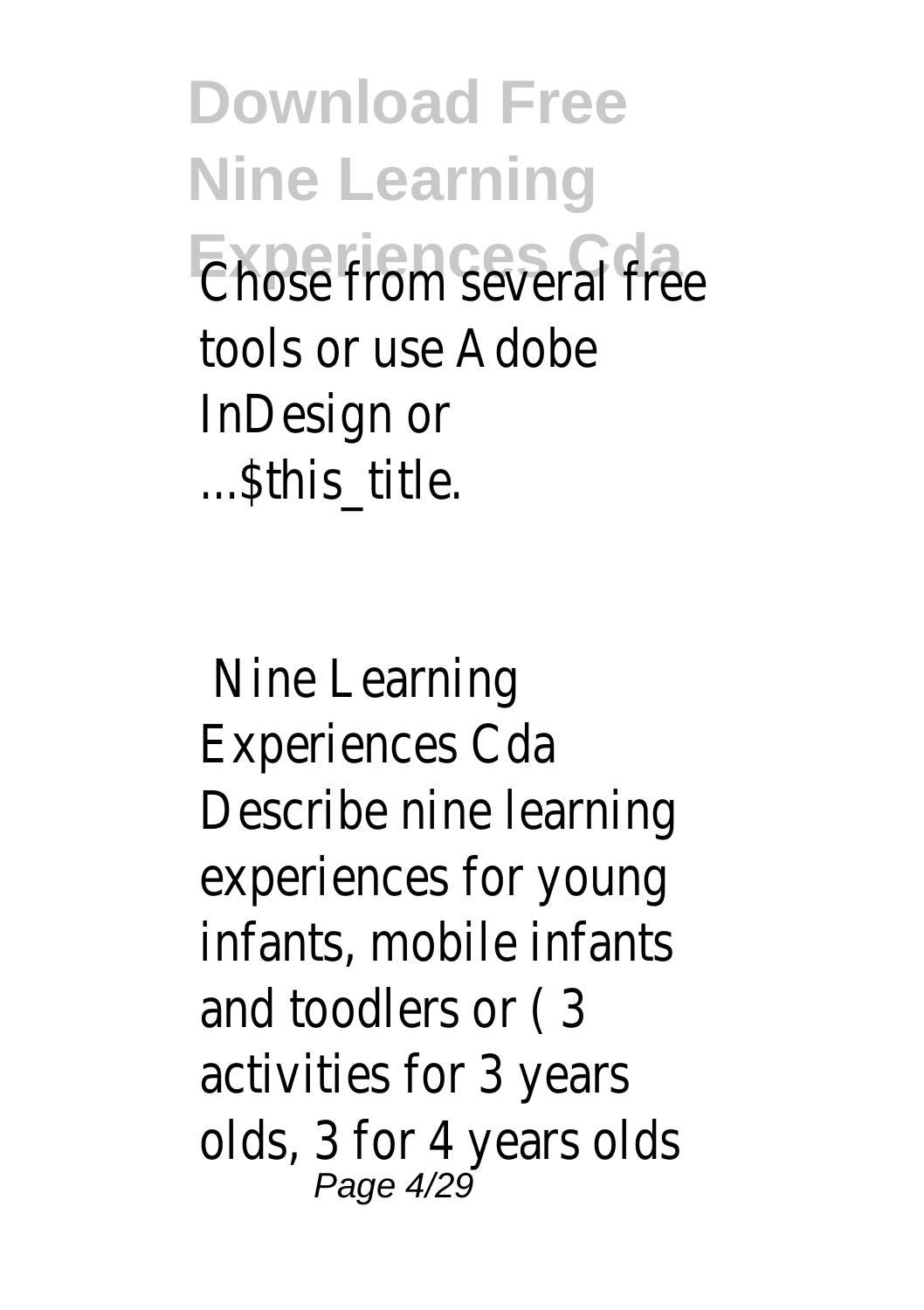**Download Free Nine Learning Experiences** Cars olds. each learning experience should promote phisical, cognitive and creative development. describe the goals, materials and the teaching stratechies used.

"Cda Nine Learning Experiences Ages 3 5 ... - StudyMode Cda: Nine Learning Page 5/29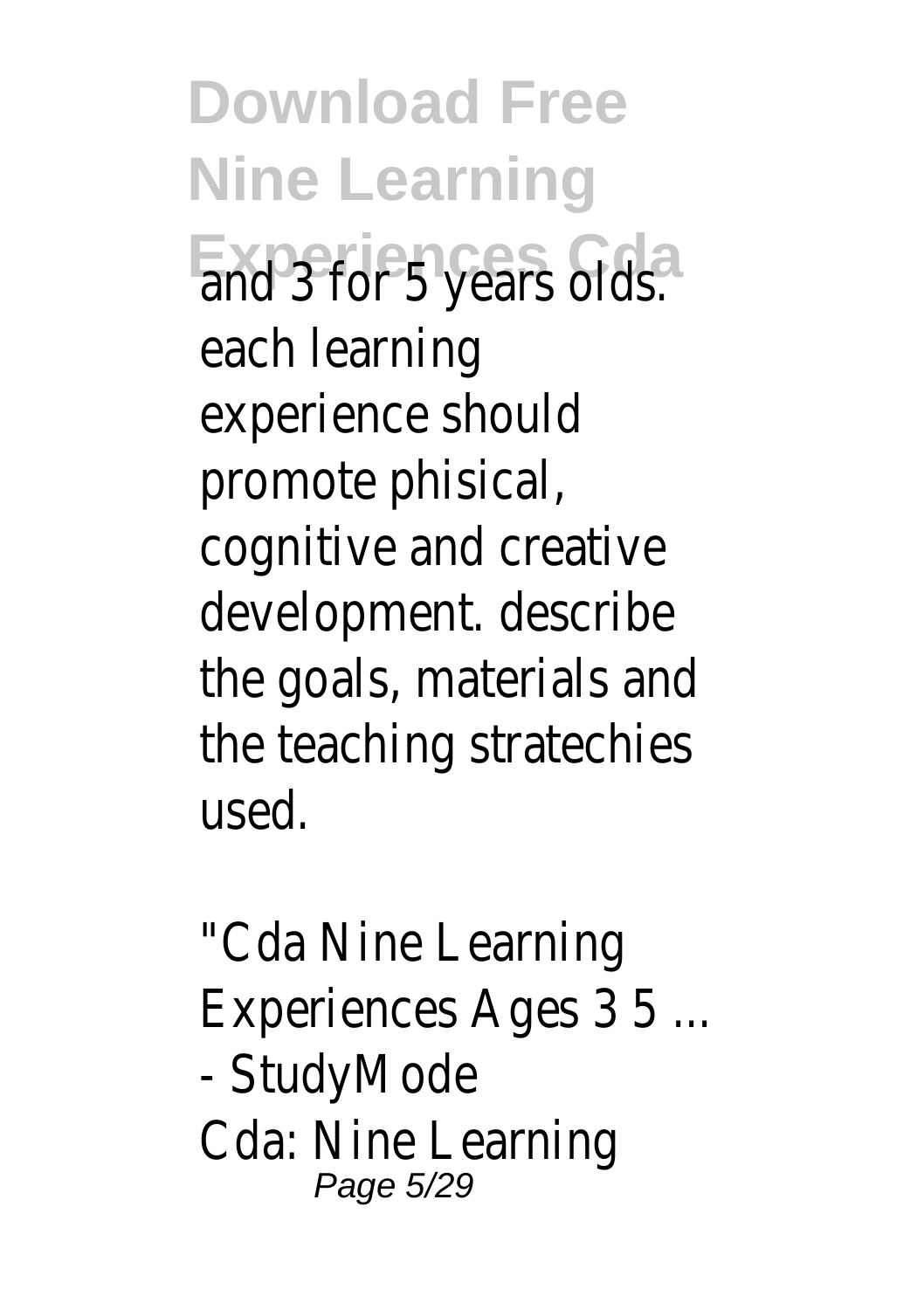**Download Free Nine Learning Experieneces Ages 3-5** 2851 Words 12 Pages Nine Learning Experiences Ages 3-5 Alphabet Awareness Age: 3 Purpose/Skills \* To practice saying the alphabet \* To recognize names of letters Materials Alphabet book, alphabet chart (optional) Vocabulary ABCs letters alphabet Literature Suggestion Page 6/29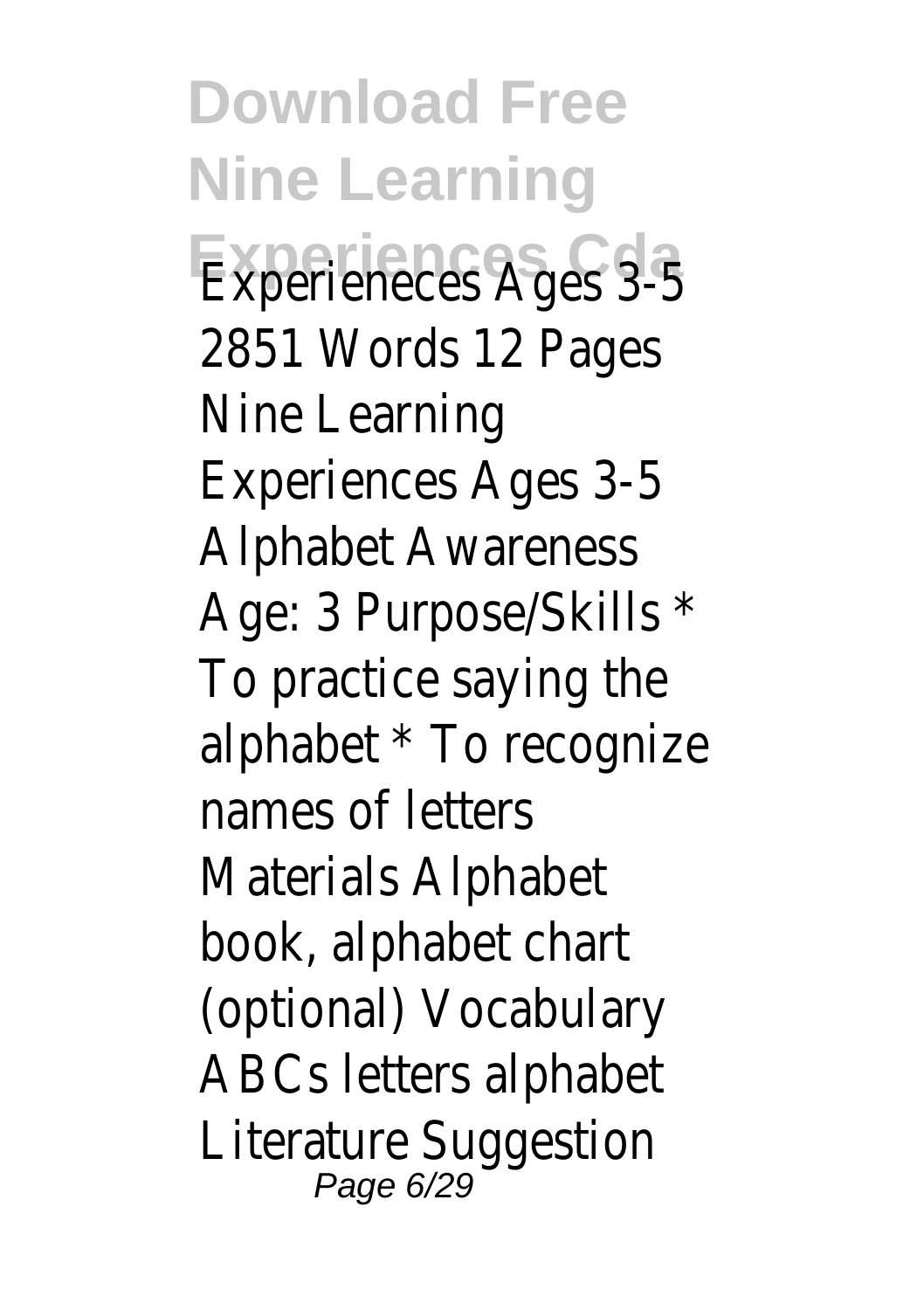**Download Free Nine Learning Experiences Cda** Read any alphabet book.

CDA Professional Portfolio by Julie James - Prezi Nine Learning Experiences For Toddlers . 9 Learning Experiences For Preschoolers . Describe Nine Learning Experiences Activities. Rc Ii 9 Learning Page 7/29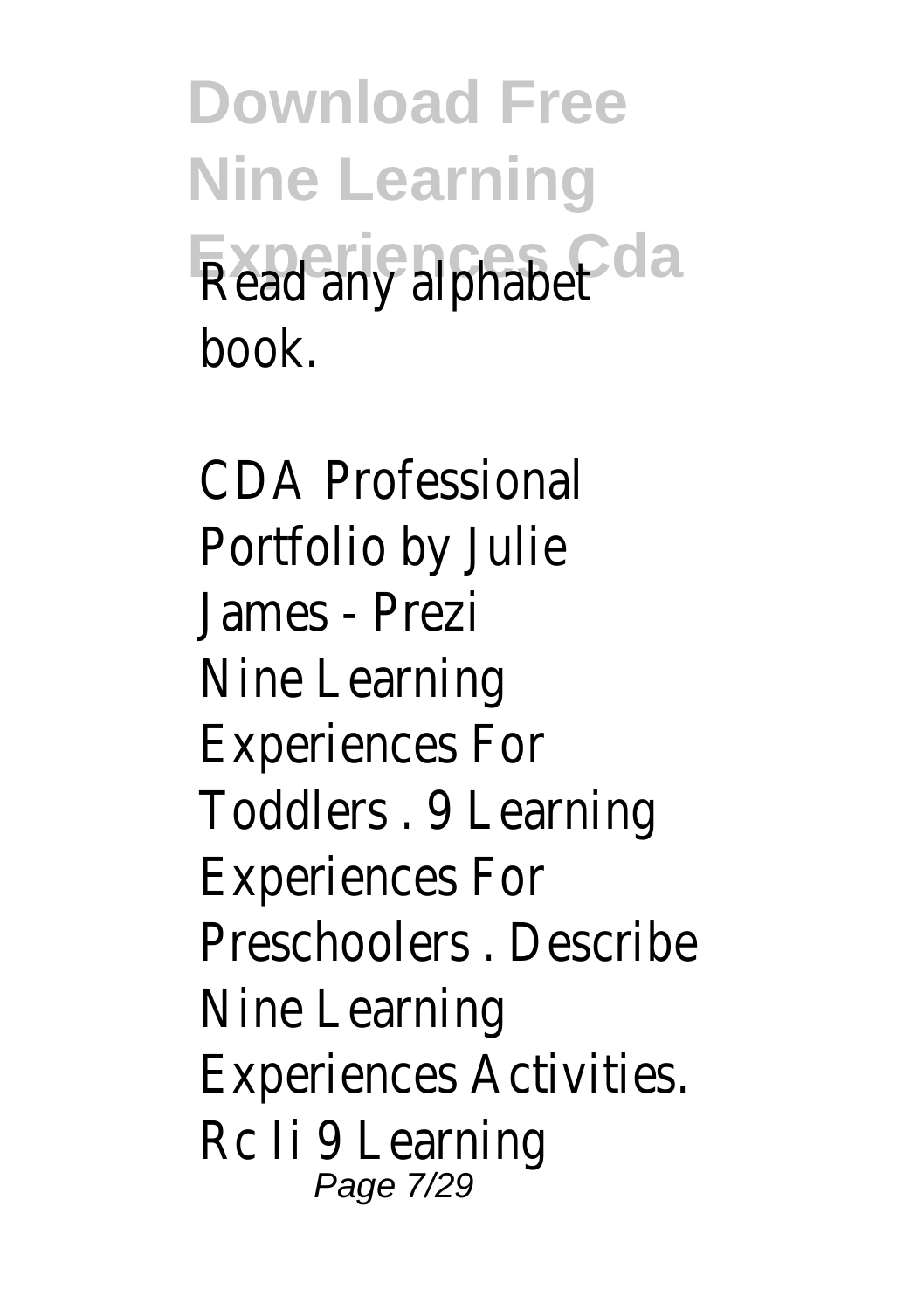**Download Free Nine Learning Experiences** Cda Nine Learning Experiences Preschool Rc Ii Nine Learning Experiences. Nine Learning Experiences Cda . Cda 9 Learning Experiences Examples

Successful Solutions Professional Development LLC Nov 24, 2017 - This form and example help Page 8/29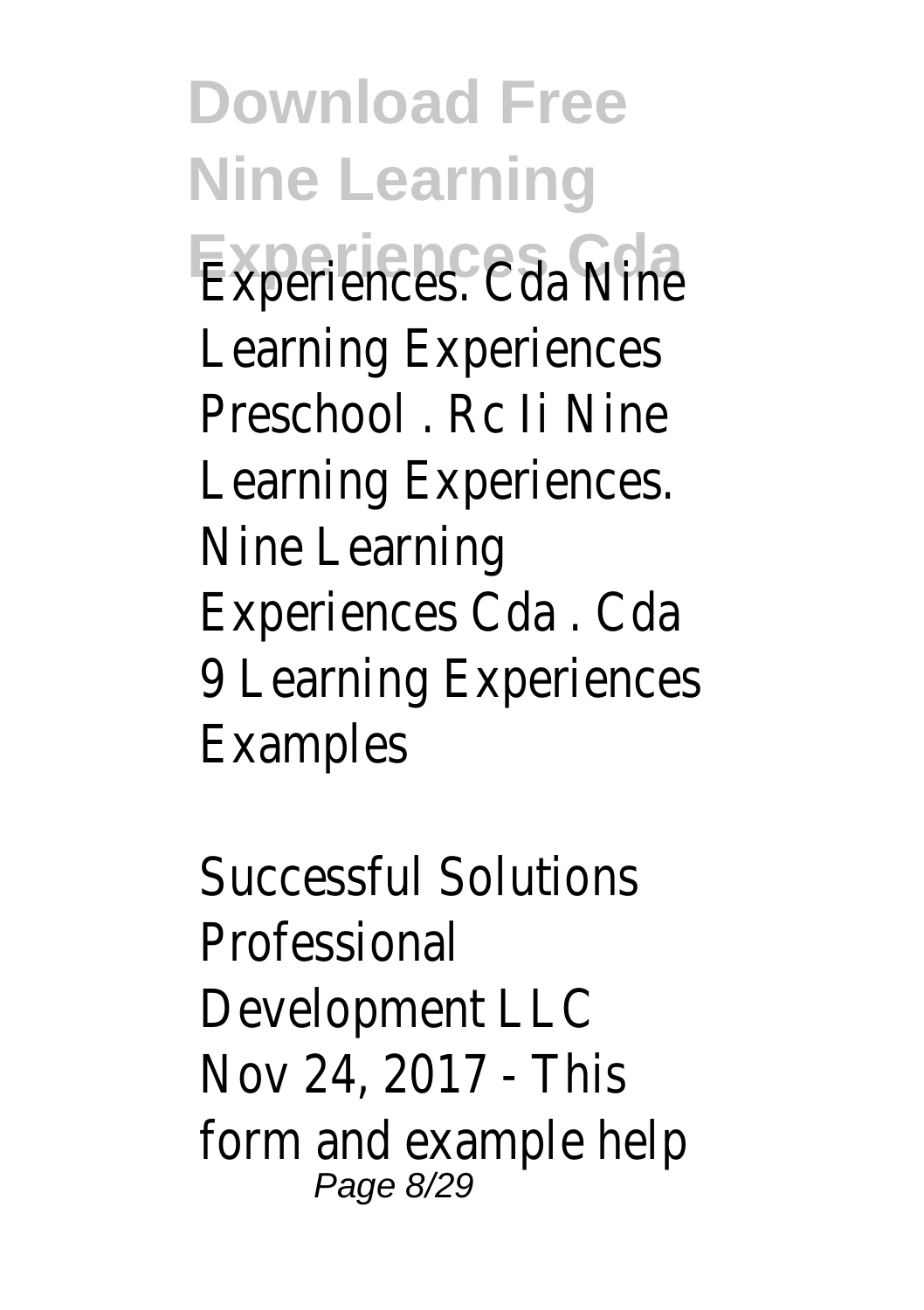**Download Free Nine Learning Experiences Cda** with the CDA process listed below. RC II Learning Experiences In your words, describe nine learning experiences (activities) that cover each of the following areas: RC II-1 Science/Sensory RC II-2 Language and Literacy RC II-3 Creative Arts RC II-4 Fine Motor...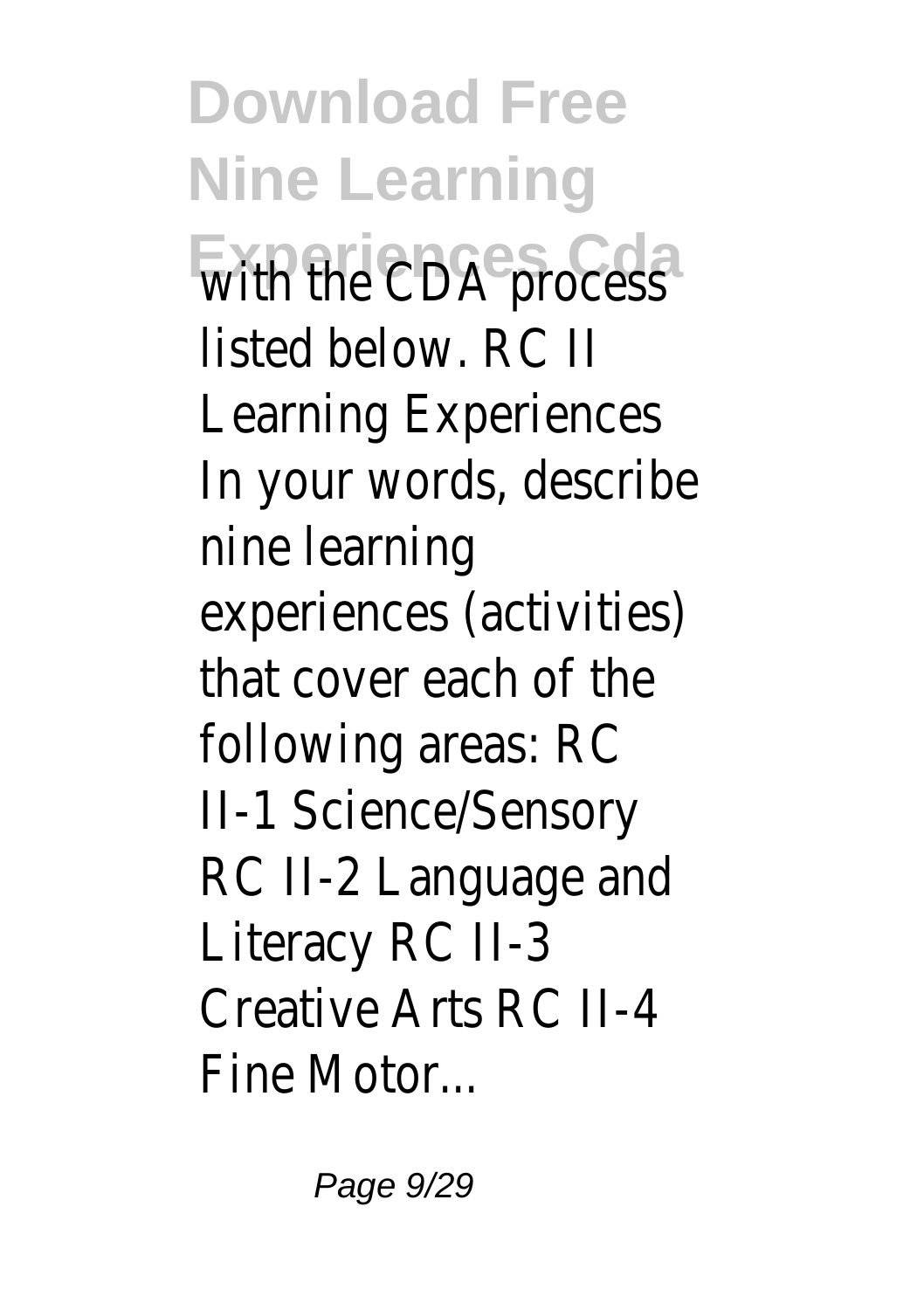**Download Free Nine Learning CDA: Nine Learning** Experiences in the Classroom Fillable ... RC II Learning Experiences In your words, describe nine learning experiences (activities) that cover each of the following areas: RC II-1 Science/Sensory Science and sensory activities allow children to explore the world Page 10/29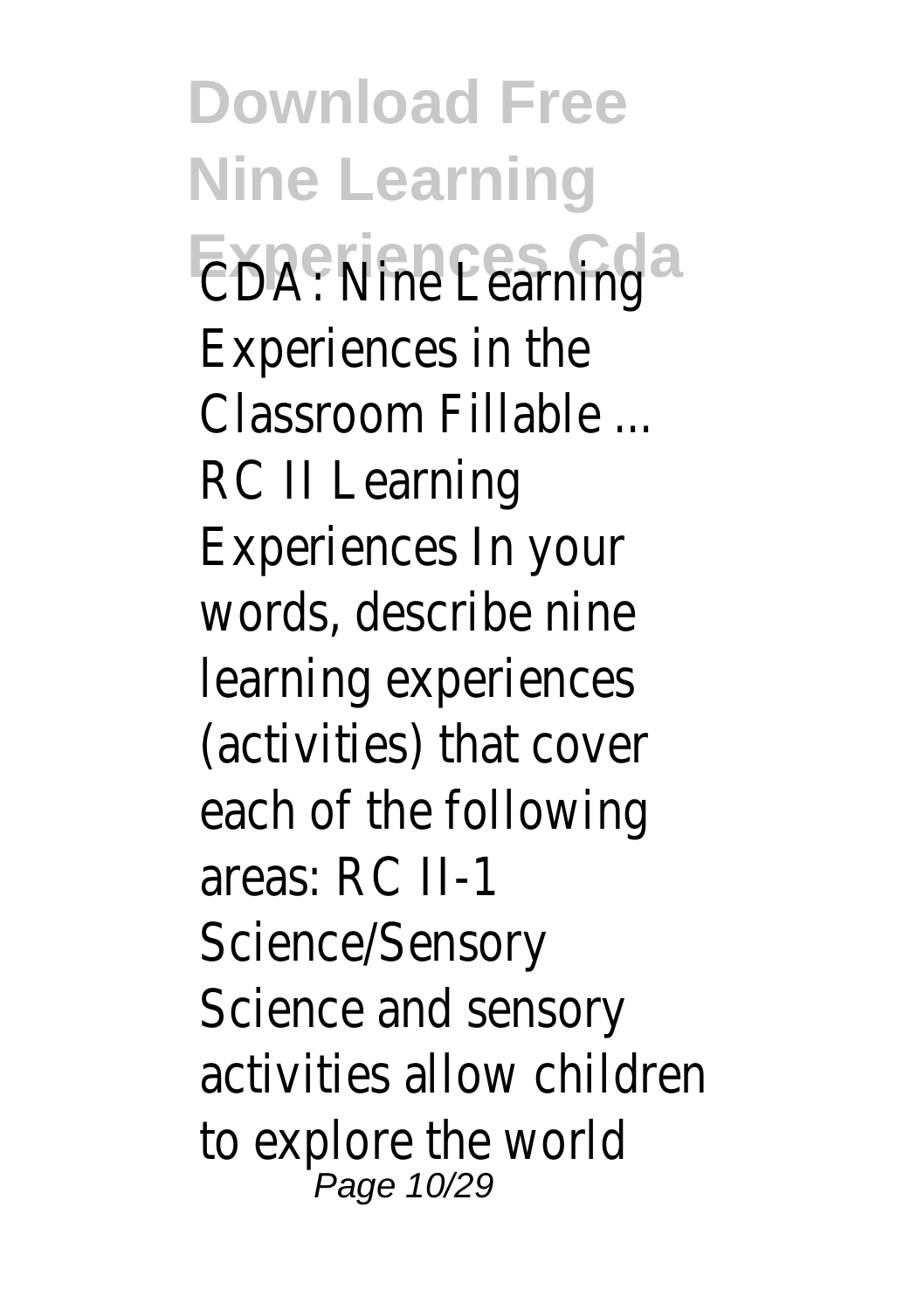**Download Free Nine Learning** Experiences Gda important to imcorparate activities that involve sight, sound, smell, touch and possibly taste.

Nine Learning Experiences Cda Nine Learning Experiences CDA 2.0 . Topics: Duct tape, Salt, Color Pages: 9 (1091)<br>Page 11/29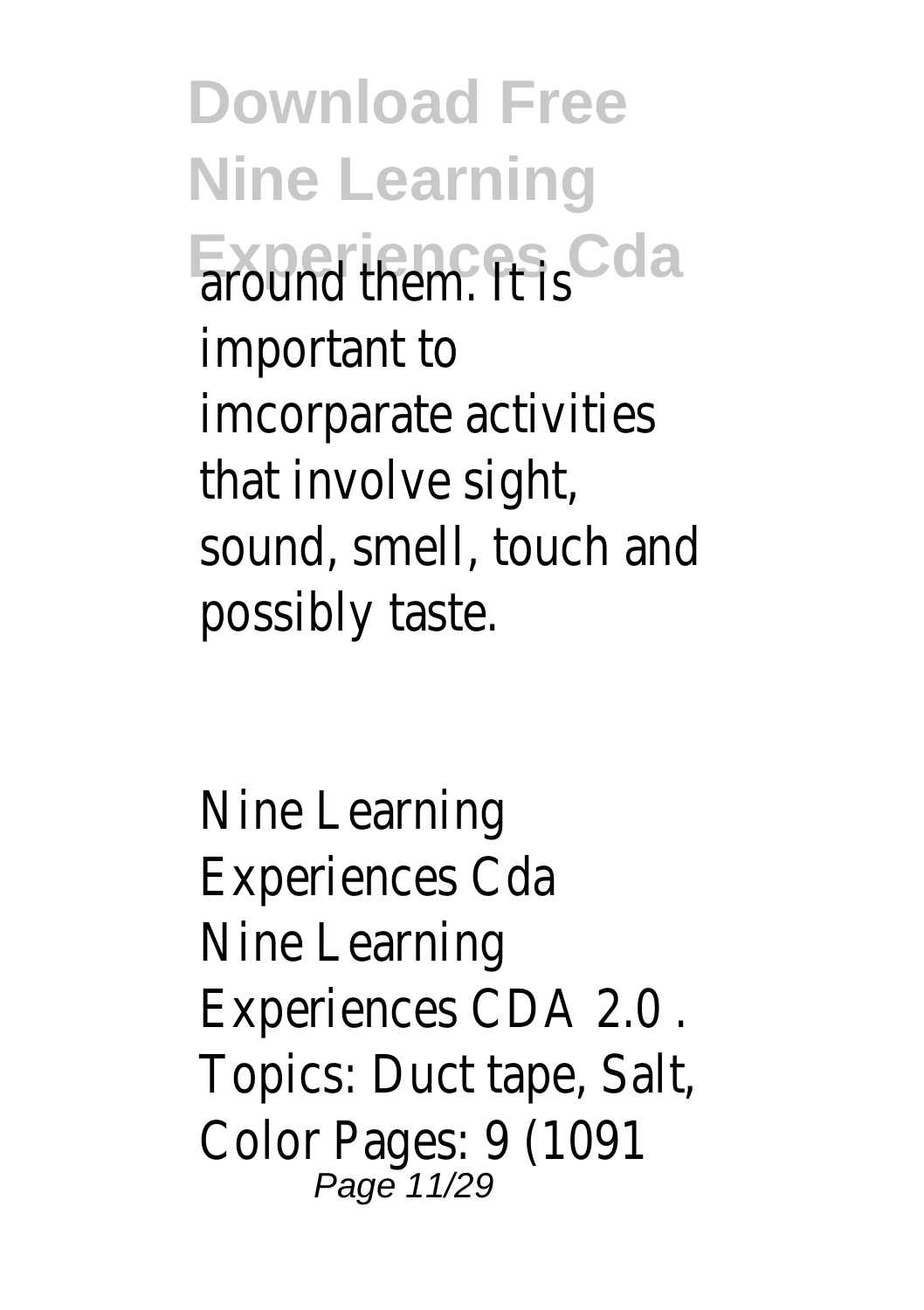**Download Free Nine Learning Words**) Published: June 29, 2014 ?RC II-1 Science/Sensory Age: 5-years-old Activity: St. Patrick's Sensory Box Goal: To help the kids explore with their hands. Materials and processes ...

Describe nine learning experiences for infants, mobile Module 2 Assignment-Page 12/29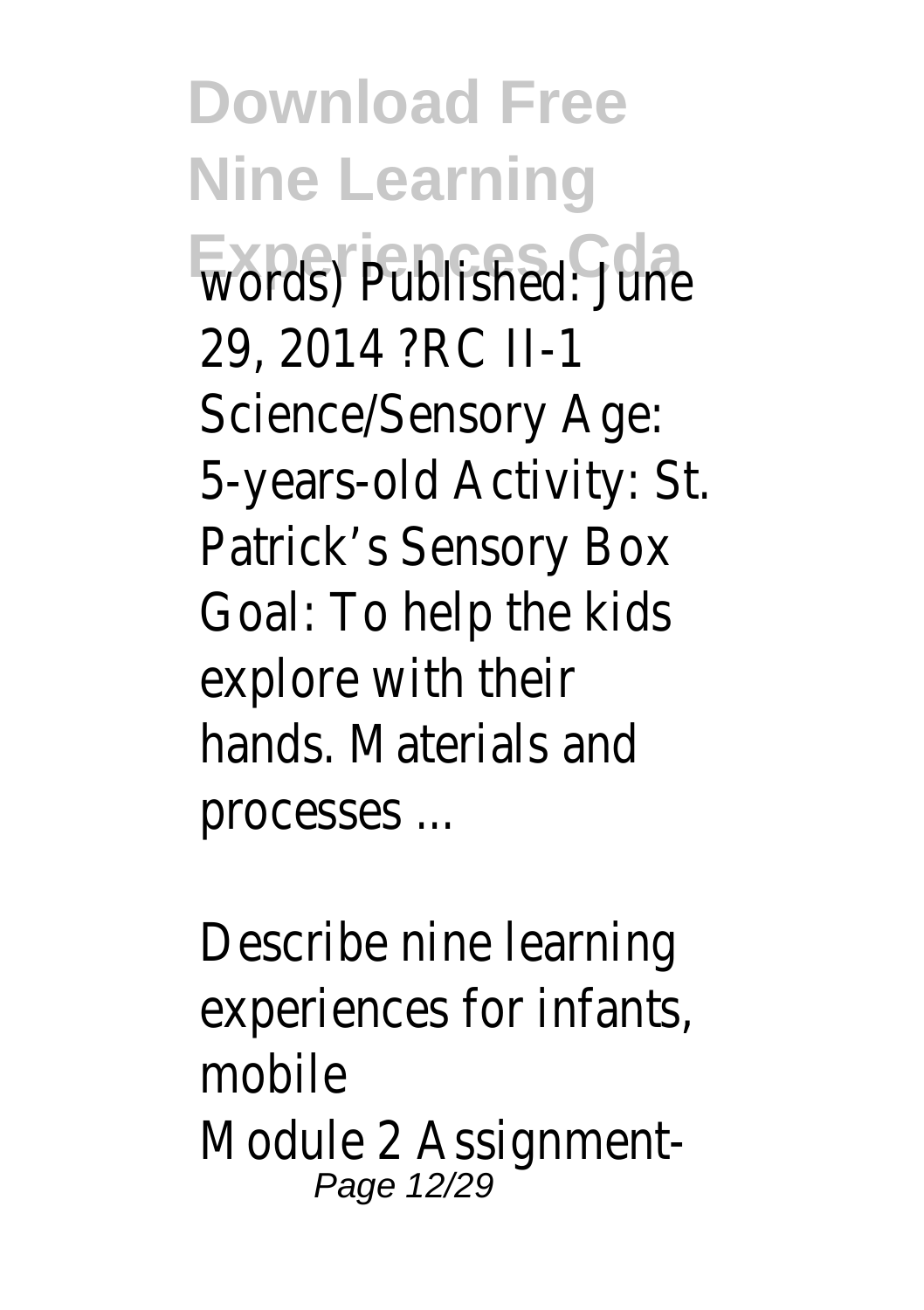**Download Free Nine Learning Experiences** Cda Experience EC110/EEC1202 section 02 ECE Curriculum & Instruction Shakia Baxter 1. RC-2-1: Science/sensory Activity name: Apple seed planting Age of children: Preschool (3-5 years) Goal: The goal is for the children to learn about the life Page 13/29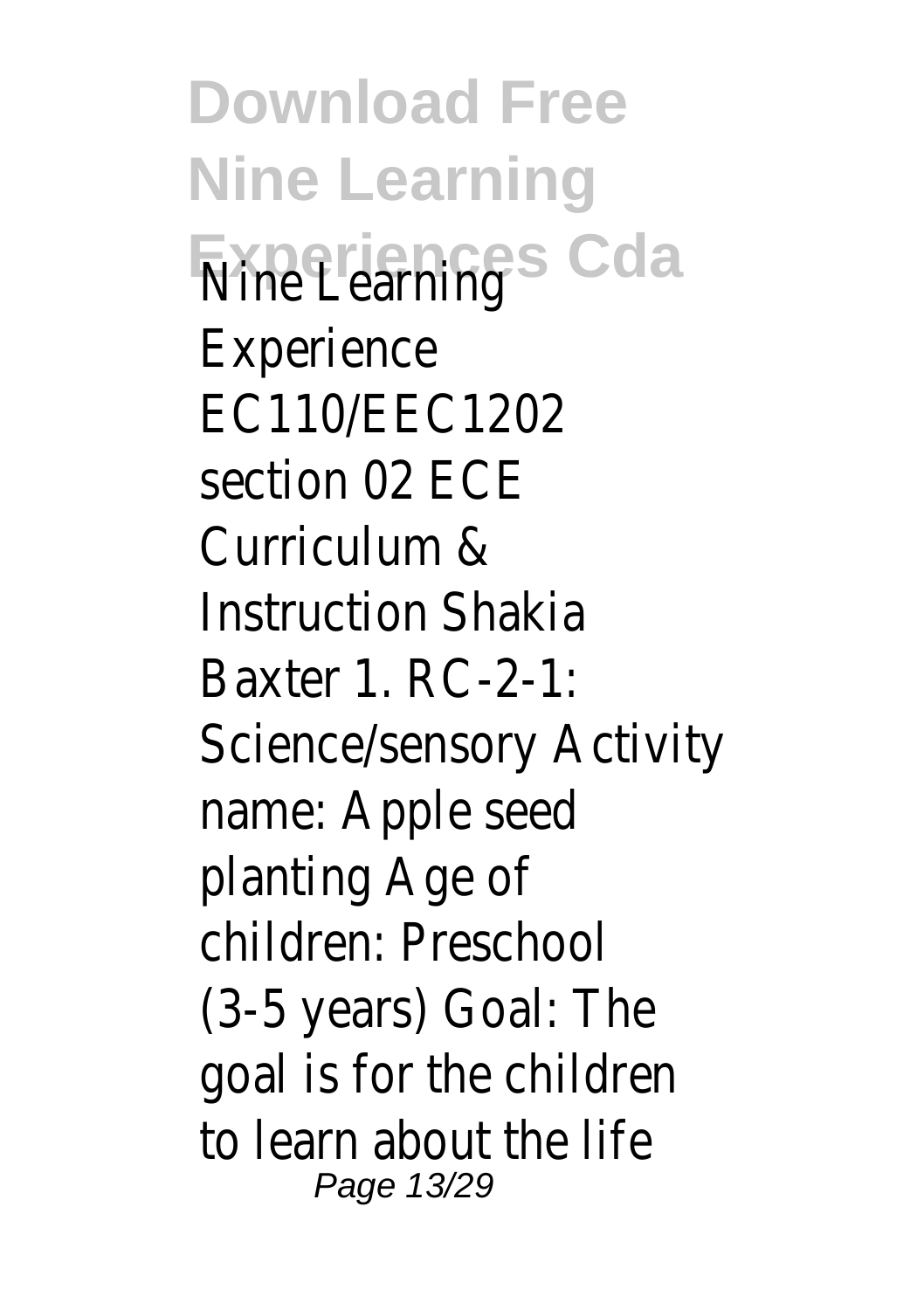**Download Free Nine Learning Exples** or apple trees Materials: Apple seeds, shovels, water can tians Teaching strategies: I will model how to dig in the ...

Cda: Nine Learning Experieneces Ages 3-5 - 2851 Words ... Nine Learning Experiences CDA 2.0. 1078 Words 5 Pages. RC II-1 Page 14/29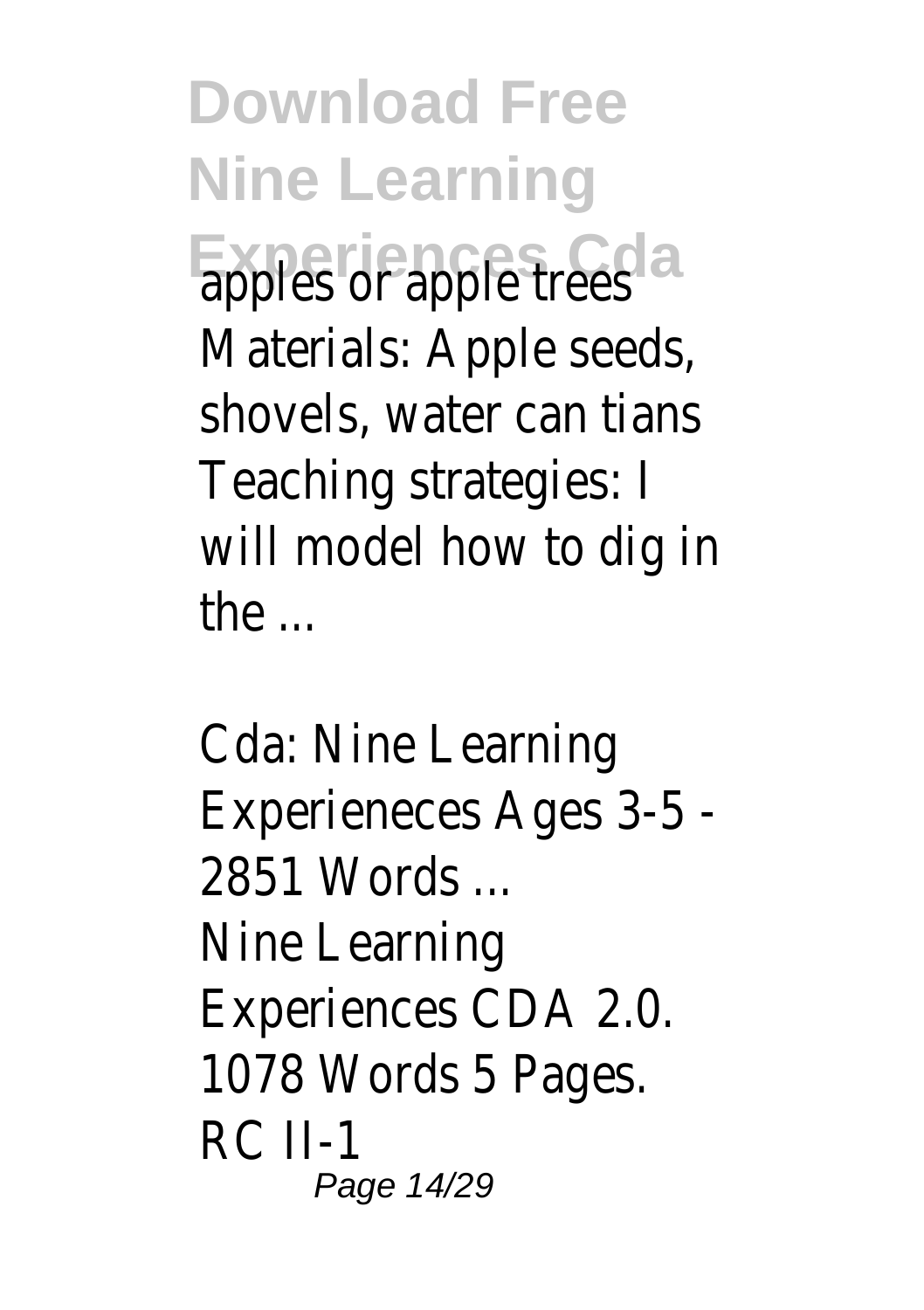**Download Free Nine Learning Science/Sensory Age:** 5-years-old Activity: St. Patrick's Sensory Box Goal: To help the kids explore with their hands. Materials and processes: Green rice or green sand, spoons, green plastic/glass gems, foam shamrocks,

CDA: Nine Learning Experiences in the Page 15/29

...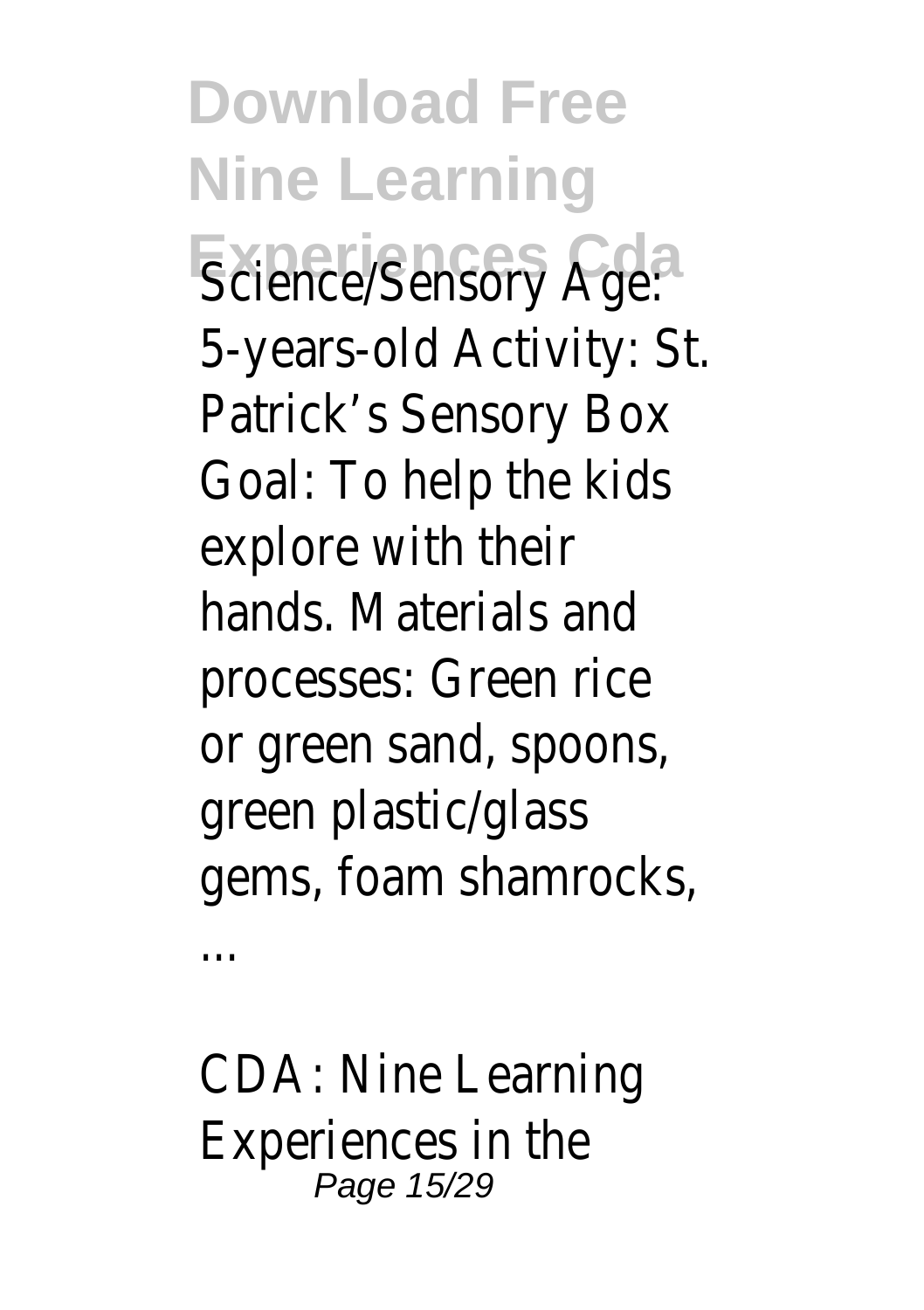**Download Free Nine Learning Experiences Cda** Classroom Fillable ... Do anyone have the nine learning experiences for the CDA resource Binder? Answer Save. 2 Answers. Relevance. Blah. 1 decade ago. Favorite Answer. it's easier than u think u just have to have a activity for cognitive creative and gross for what ever age group u r Page 16/29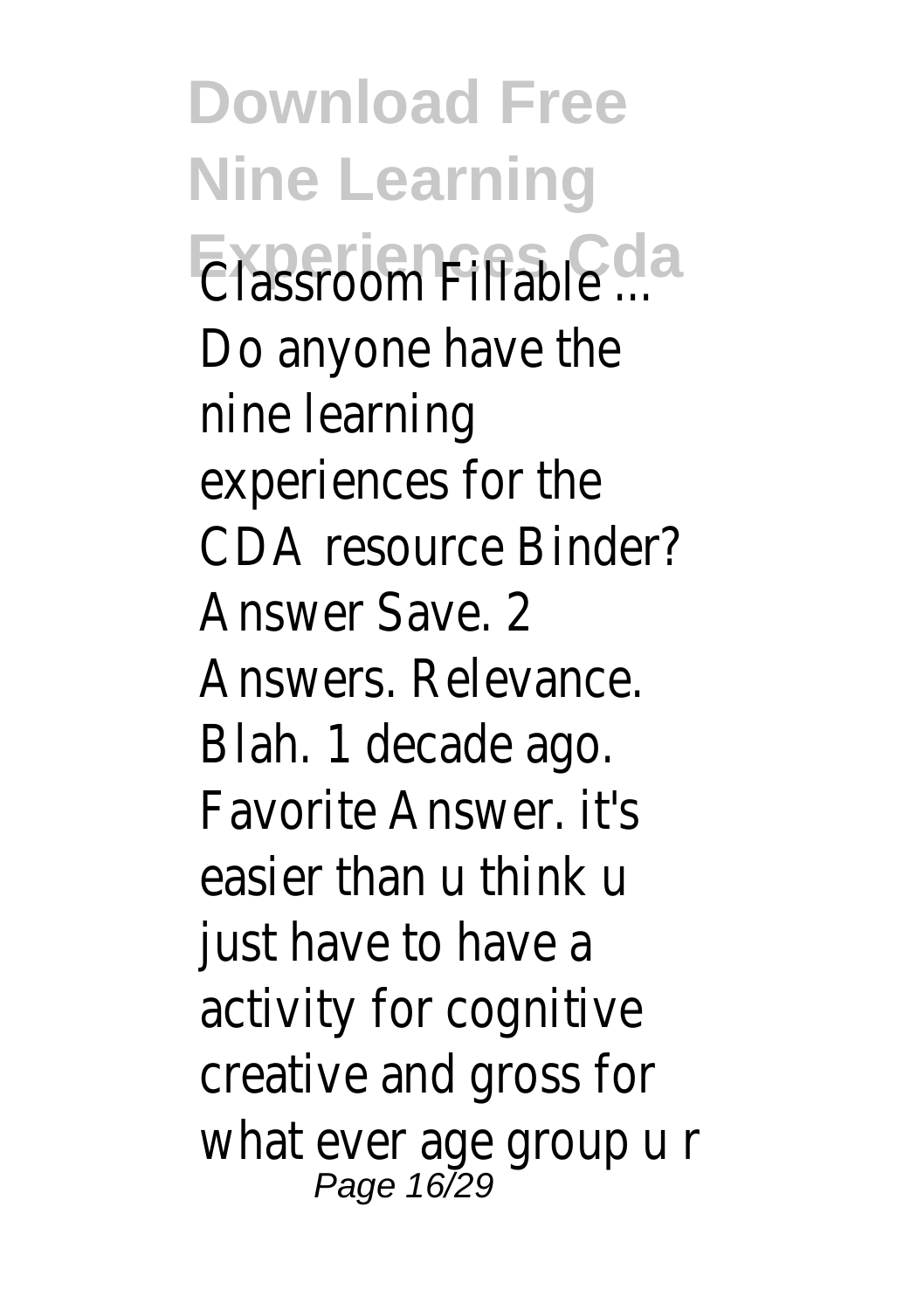**Download Free Nine Learning Experiences** Cola is stressful i just got my phone call for my test. 0  $\Omega$ 

RC II: Nine Learning Experiences (activities) **Professional** Philosophy Statement The Tree of Life is an education that promotes life long learning. This process begins with Early Page 17/29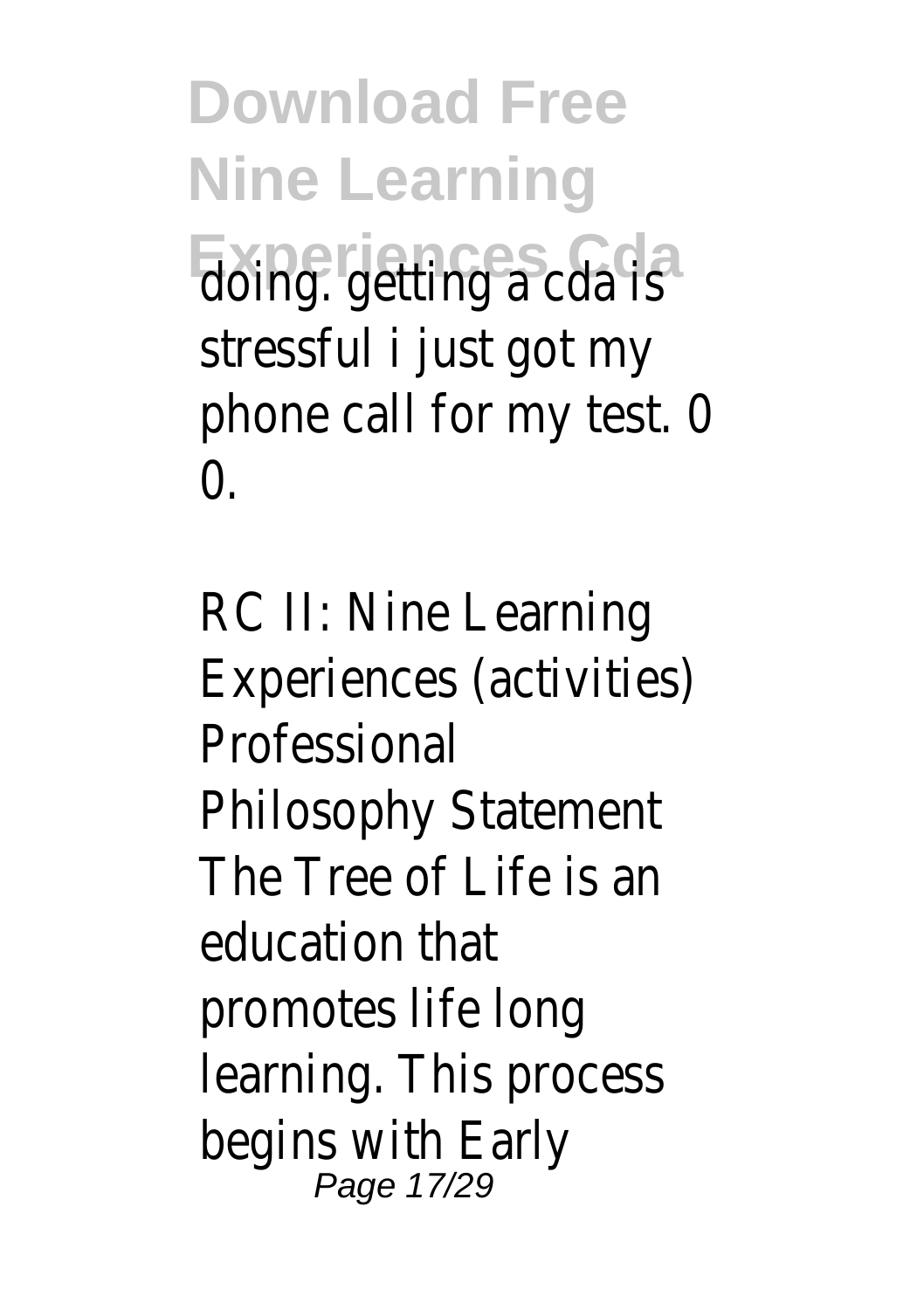**Download Free Nine Learning Expandences Friat core** of being human, we all are connected. The "human species" strength lies in the future of the children. there is nothing more

nine learning experiences activities | findarticles.com Cda Nine Learning Experiences Ages 3 5 ?RC II-1 Page 18/29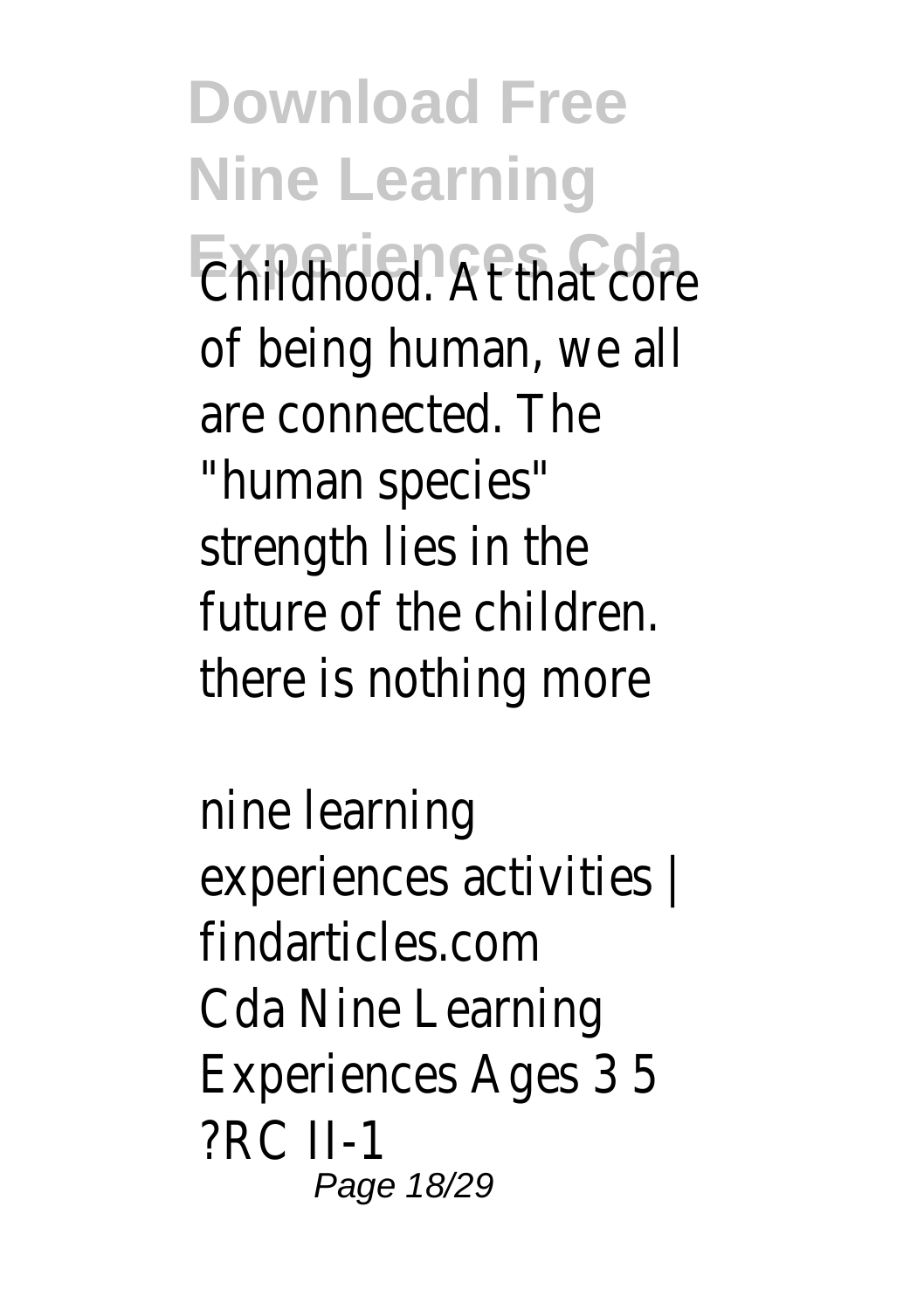**Download Free Nine Learning Science/Sensory Age:** 5-years-old Activity: St. Patrick's Sensory Box Goal: To help the kids... Cda Nine Learning Experiences Ages 3-5 - **StudvMode** 

Learning Activities : RC II-9 Mathematics CDA 1 – Planning a safe and healthy learning environment CDA 2 – Steps to Page 19/29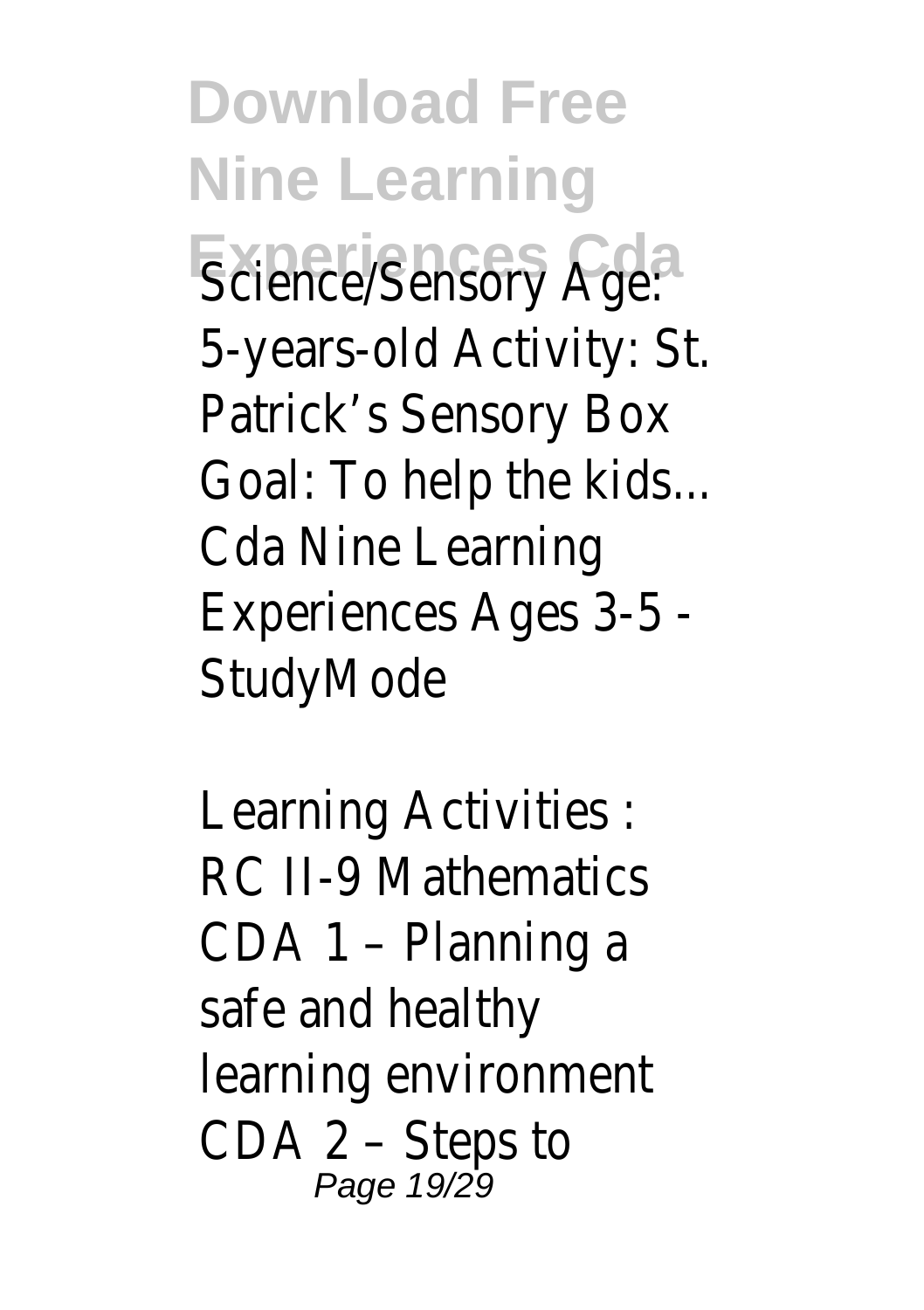**Download Free Nine Learning Experiences Cda** advance children's physical and intellectual development CDA 3 ... learning experiences, and teaching strategies to promote the physical development (fine motor and gross motor) of children.

cda nine learning experiences preschool | findarticles.com Page 20/29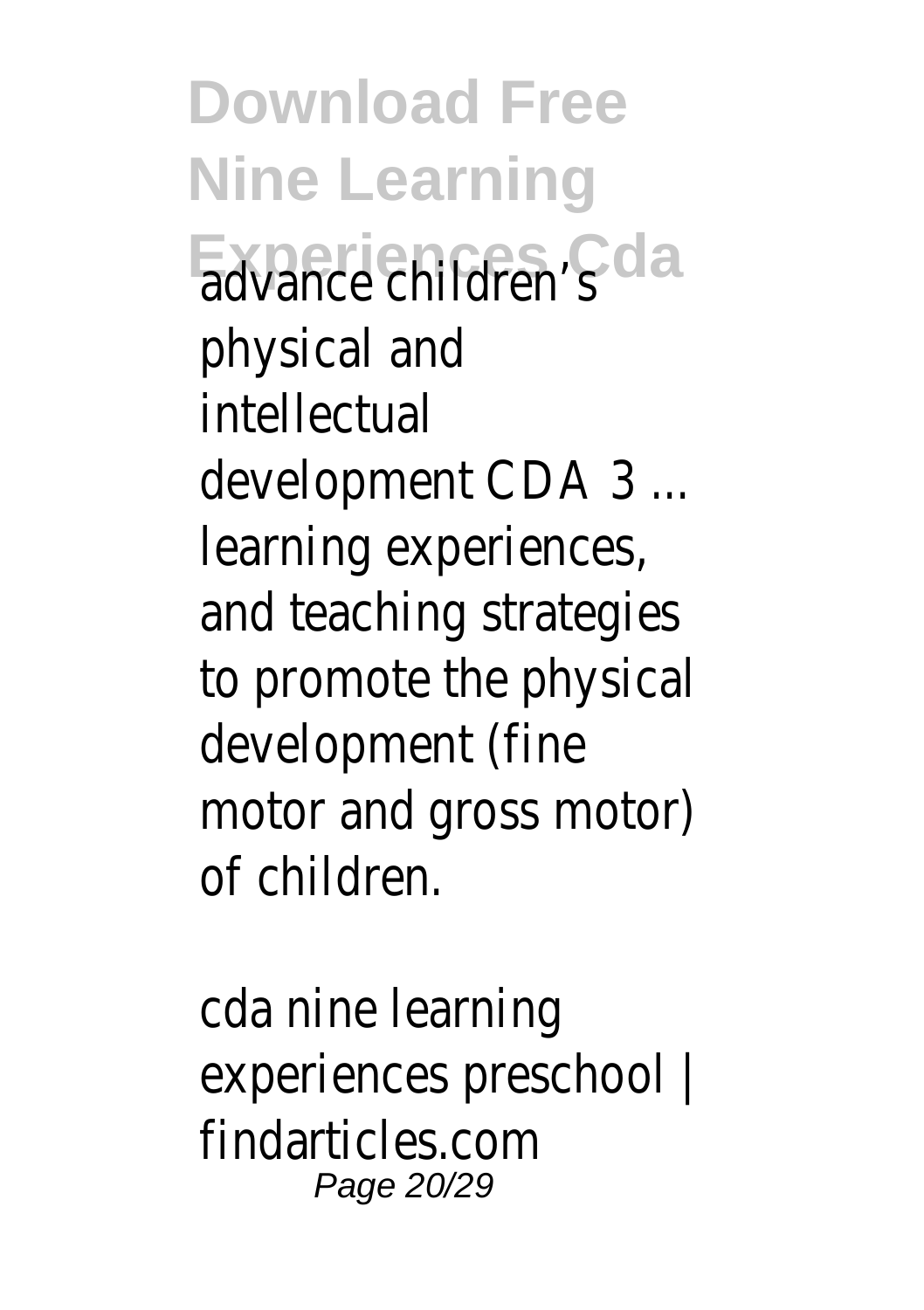**Download Free Nine Learning Examing Activities** Tuesday, December 13, 2016. RC II-9 Mathematics Infants - Strategies for Mathematics ... How long is he able to attend to this experience? Why is this Important: Following footprints is a great way for children to develop their balancing skills.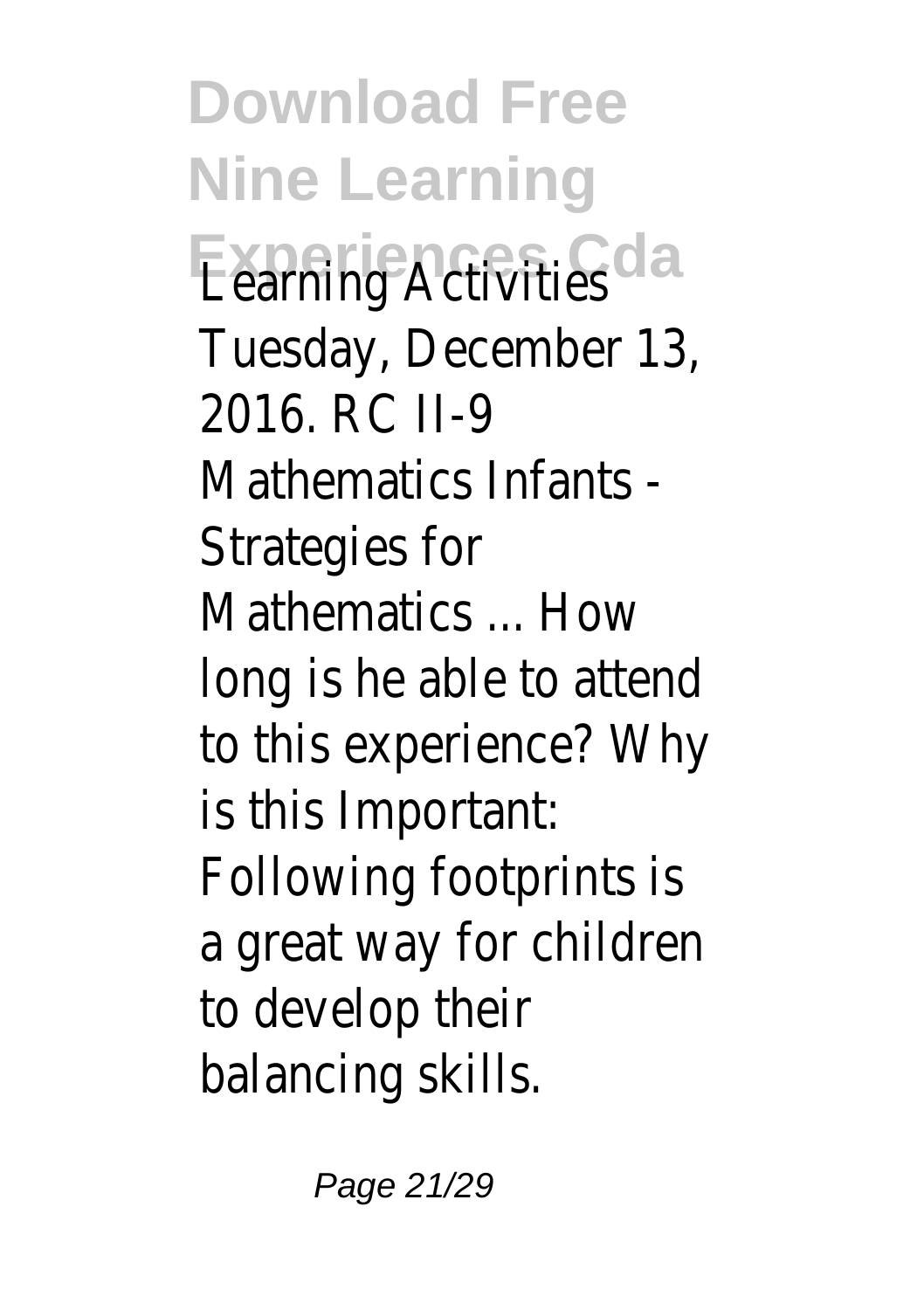**Download Free Nine Learning Experiences** Cda **Experiences** SBaxter.docx - Module  $\mathcal{P}$ Nine Learning Experiences (activities), written in your own words, one from each of the below curriculum areas. (See pg. 13 of standards book for more information). For Infant/Toddler Candidates, there Page 22/29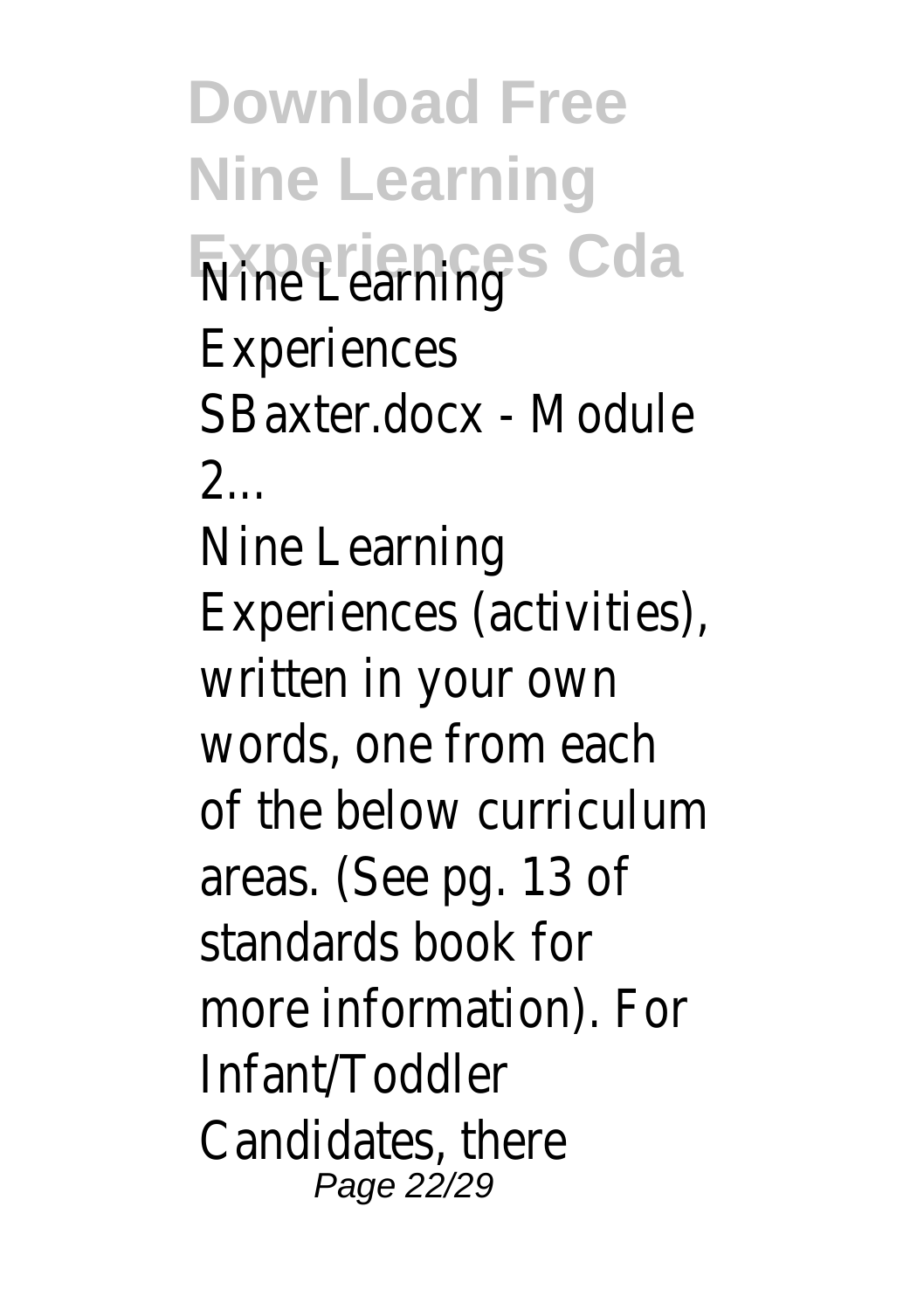**Download Free Nine Learning** Experiences Cda young infants, three for mobile infants and three for toddlers.

Nine Learning Experiences CDA 2.0 - Bartleby.com This form and example help with the CDA process listed below. RC II Learning Experiences In your words, describe nine Page 23/29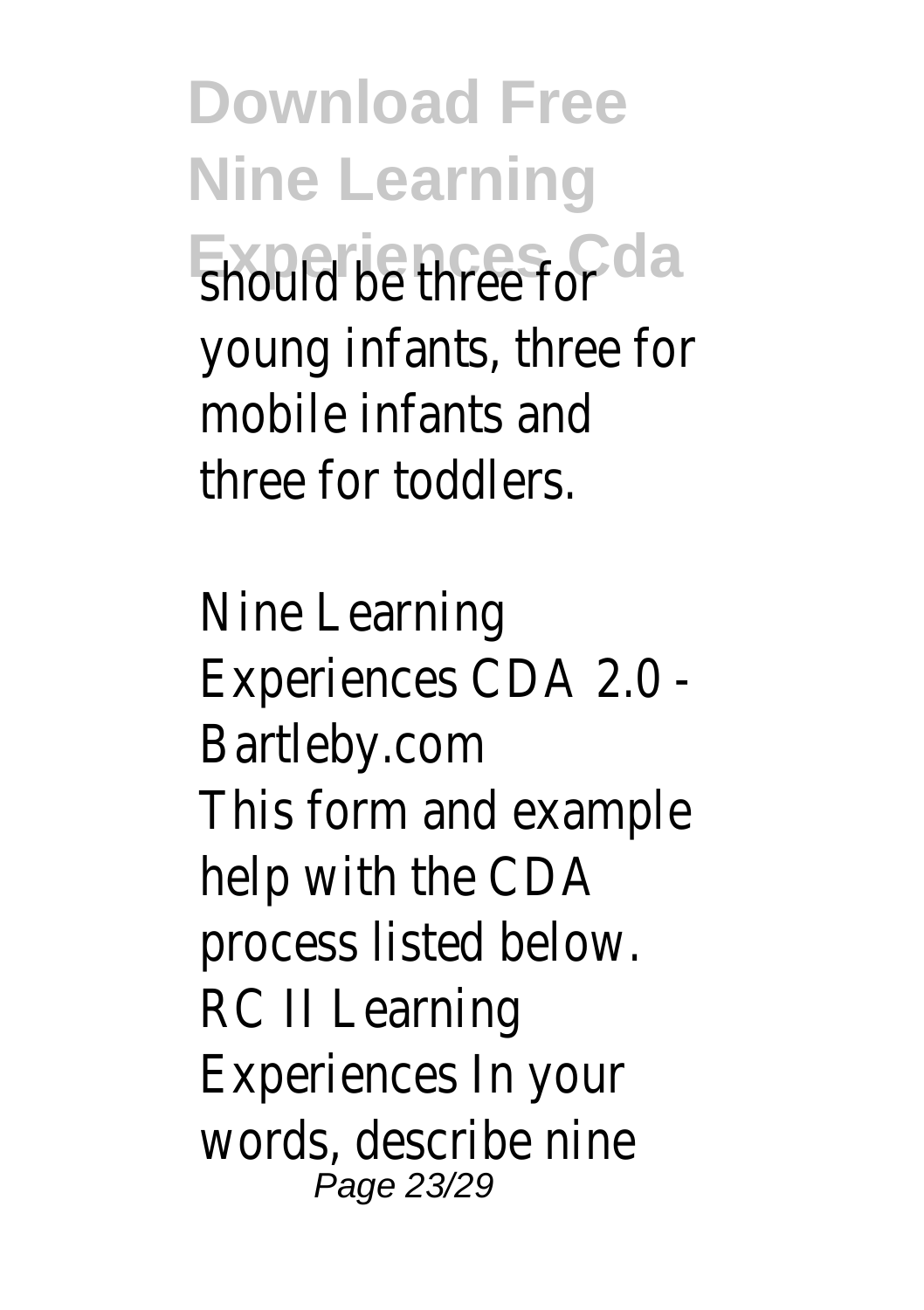**Download Free Nine Learning Tearning experiences** (activities) that cover each of the following areas: RC II-1 Science/Sensory RC II-2 Language and Literacy RC II-3 Creative Arts RC II-4 Fine Motor (Indoor Activity) RC II-5 Gross Motor (Outdoor Activity) RC II-6 Self Concept RC II-7 Emotional Skills ... Page 24/29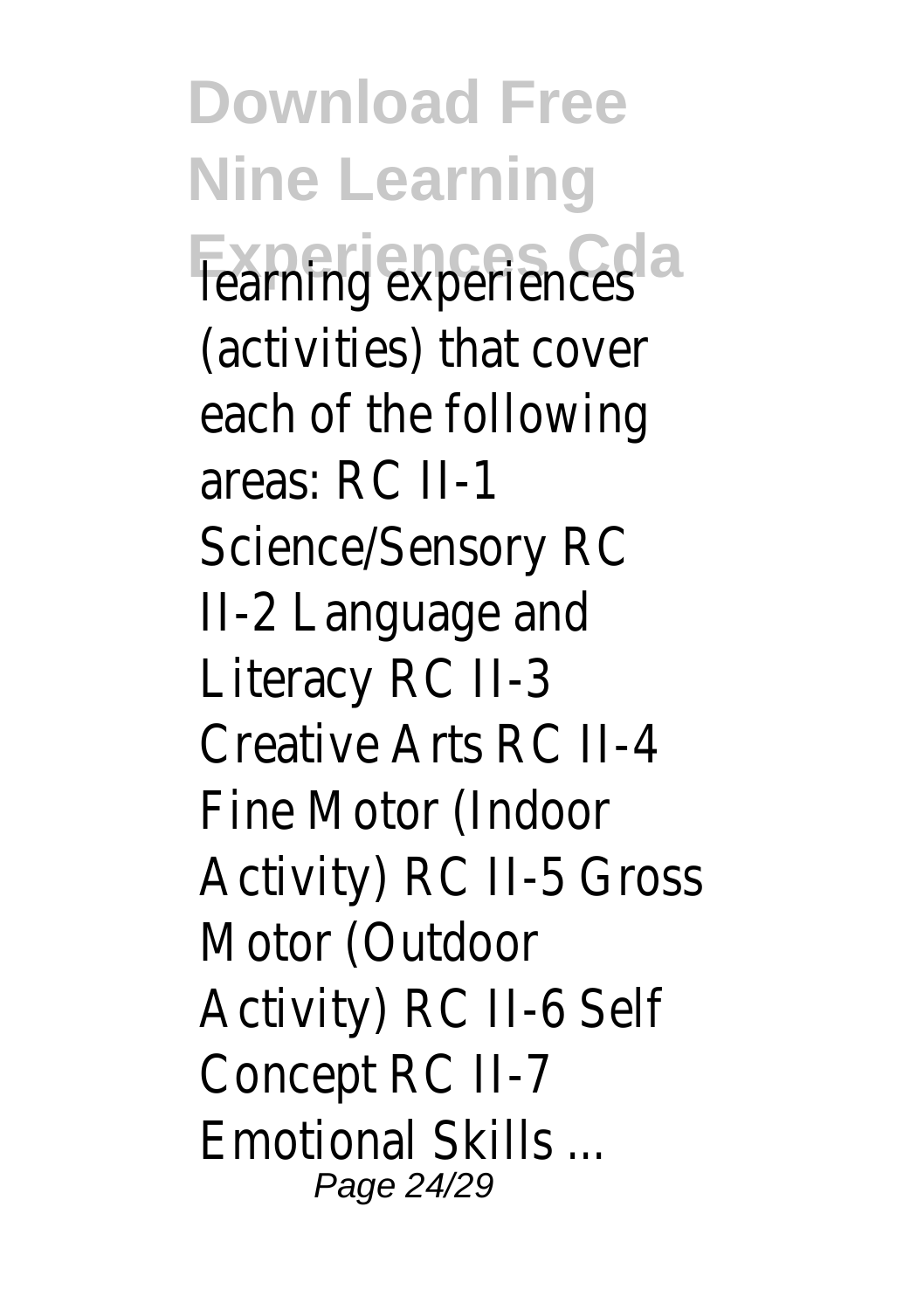**Download Free Nine Learning Experiences Cda**

CDA INFANT/TODDLER SAMPLE CURRICULUM 5. In your own words, describe nine learning experiences that cover each of the following: RC 5.1 Science/Sensory RC 5.2 Language and Literacy RC 5.3 Creativity RC 5.4 Fine motor (please choose Page 25/29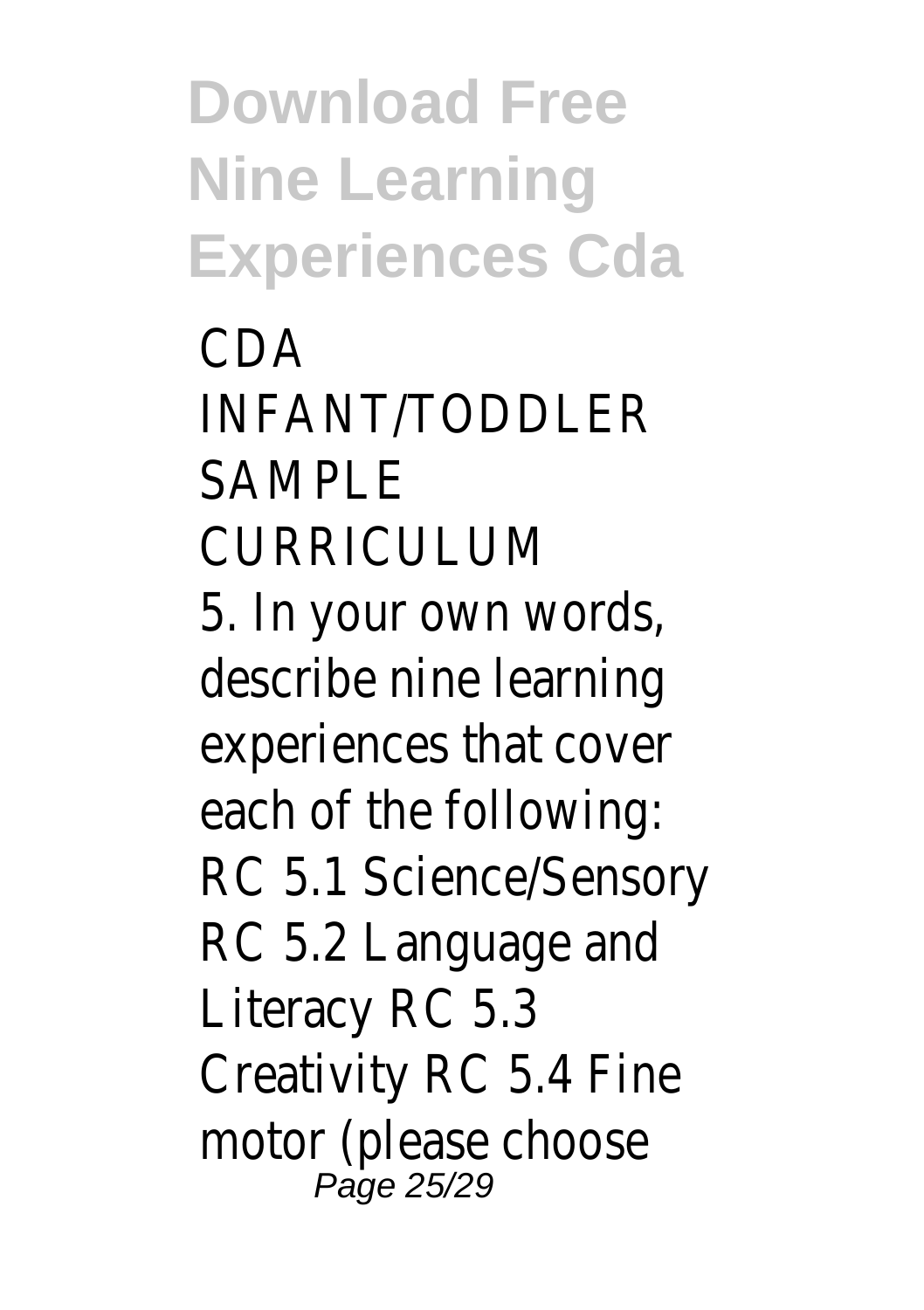**Download Free Nine Learning** Expiradoor activity) RC 5.5 Gross motor (please choose an outdoor activity) RC 5.6 Self Concept RC 5.7 Emotional Skills/ Regulation RC 5.8 Social Skills

Resource Collection 2 - Early Childhood Cda Portfolio the globe, experience, some places, with Page 26/29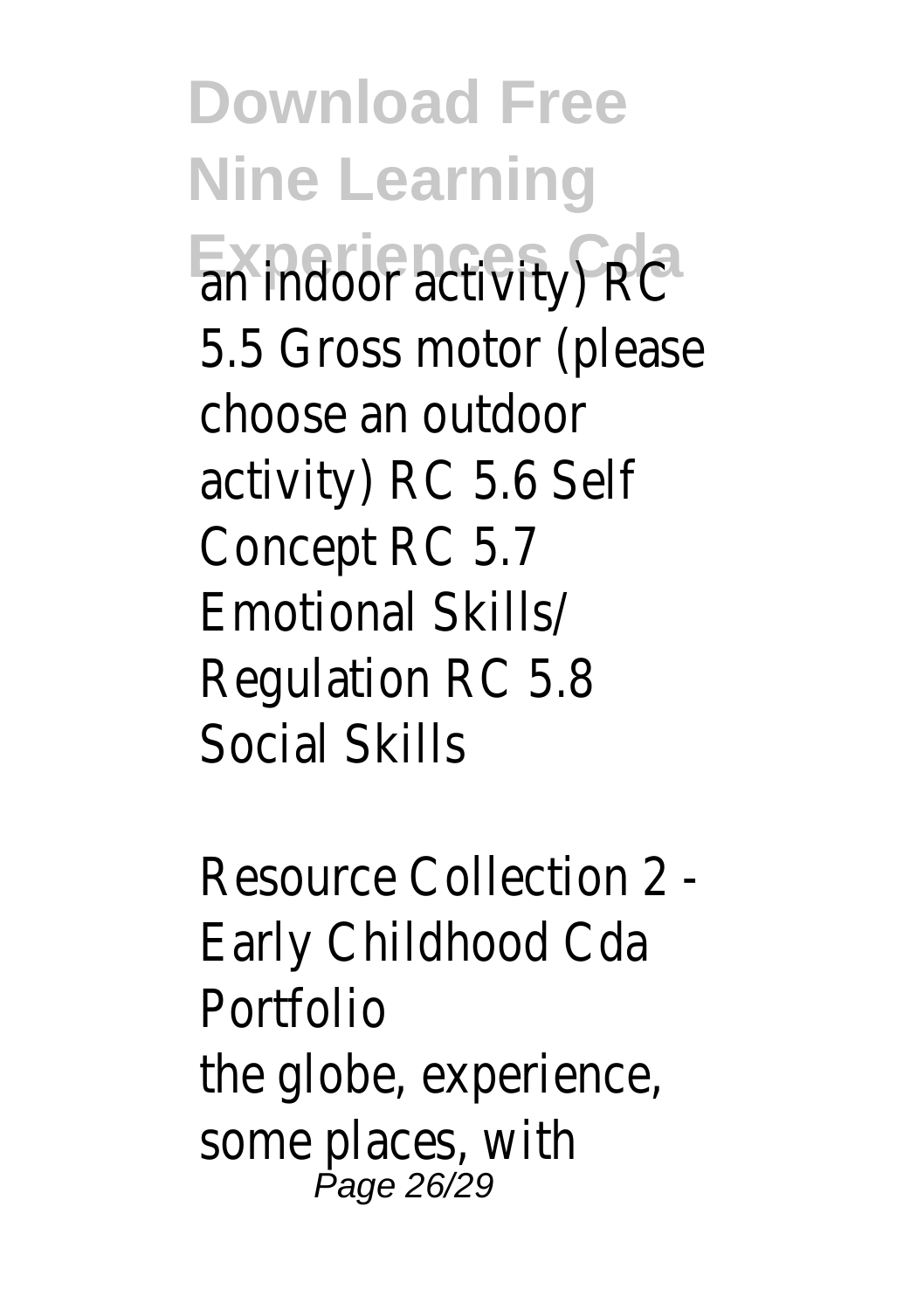**Download Free Nine Learning Experiences Cda** history, amusement, and a lot more? It is your entirely own era to be active reviewing habit. in the course of guides you could enjoy now is nine learning experiences cda below. Most ebook files open on your computer using a program you already have installed, but with your smartphone, you have to have a Page 27/29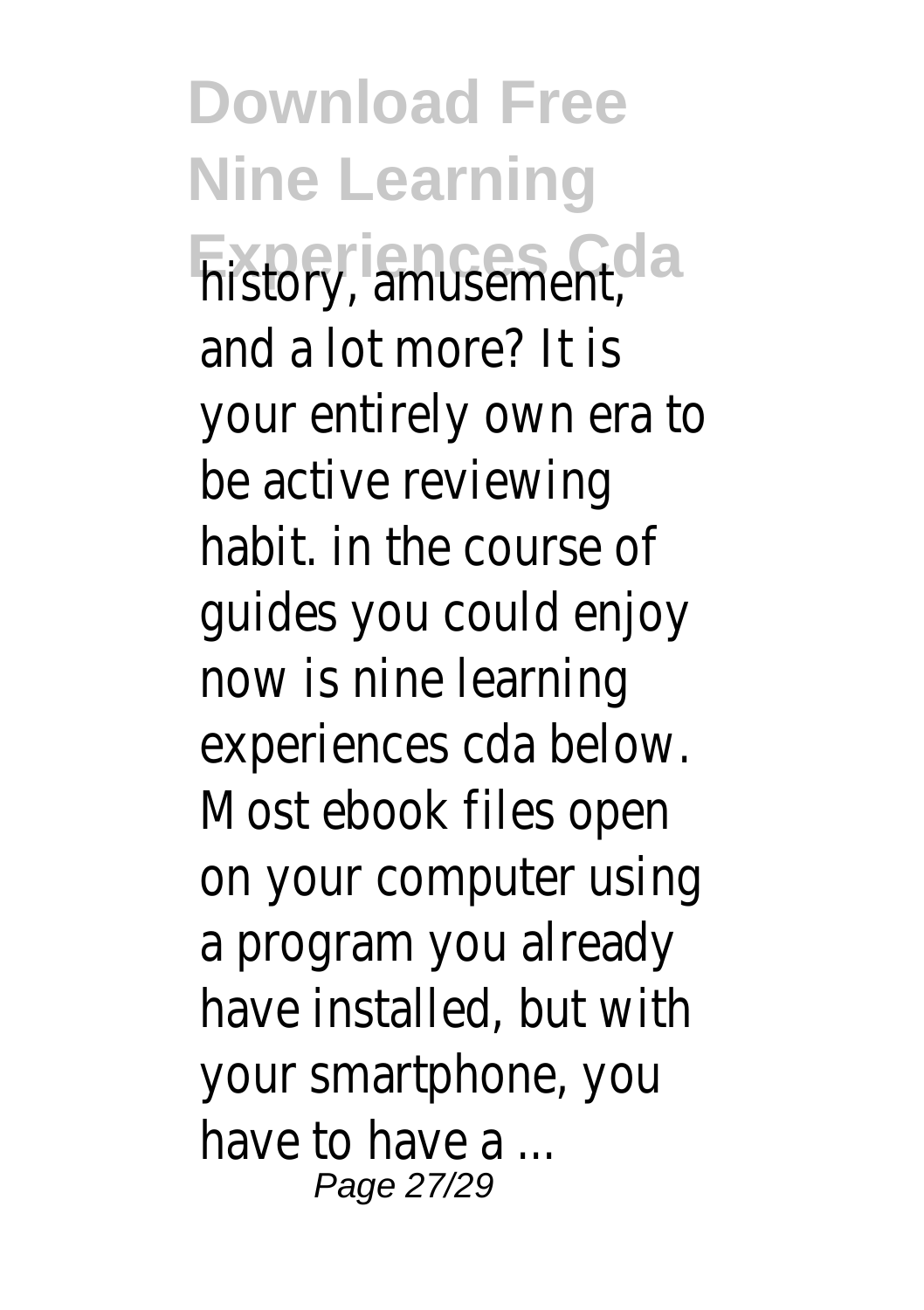**Download Free Nine Learning Experiences Cda**

Nine Learning Experiences CDA 2.0 Cda Nine Learning Experiences Ages 3 5 ?RC II-1 Science/Sensory Age: 5-years-old Activity: St. Patrick's Sensory Box Goal: To help the kids explore with their hands Materials and processes: Green rice or green sand, spoons, Page 28/29